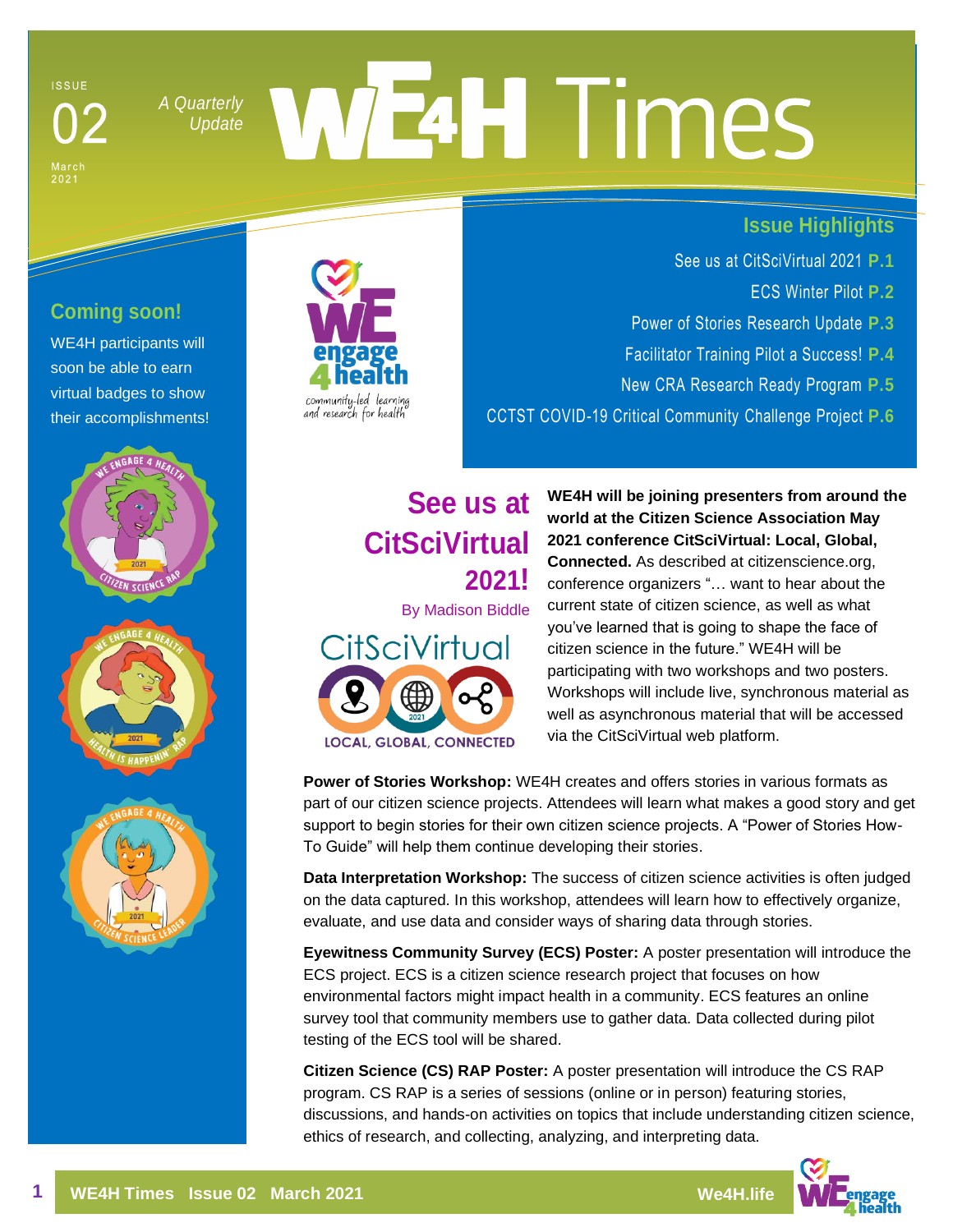<span id="page-1-0"></span>

## **New Program Evaluation Story**

By Carmen Culotta

**Evaluation team member Carmen Culotta created a new story for WE4H to help participants understand program evaluation and their role in it.**

WE4H participants play an important part in program evaluation through completing surveys or participating in focus groups.

The story explains program evaluation through a conversation between Sam and Carter about a summer job placement program for youth. The story aims to address three big ideas: (a) program evaluators collect information from people to learn how a program is working, (b) programs are evaluated, not people, and (c) programs use evaluation information to demonstrate program success and make improvements. The new story will be used in upcoming WE4H programs.



# **ECS Winter Pilot**

#### By Adrienne Aitken

**Completion of the Environmental Community Survey (ECS) Beta Pilot in winter 2020 brings this WE4H citizen science program one step closer to use by all interested communities**. Twenty-seven participants ranging from middle/high school to college students participated by making observations in their neighborhoods using a provided data collection tool on their phones. An analysis of the data collected during the pilot is underway with a scientific paper to follow.

The pilot consisted of four parts: Observation Day 1, Post-Knowledge Quiz and Citizen Science Feedback, ECS Pilot Repeat Observations, and Focus Groups.

Parts 1–3 spanned December 16, 2020 to January 15, 2021. Part 4 focus groups took place January 18–29, 2021. Prior to Observation Day 1, participants watched three videos explaining the purpose of the ECS, downloaded the ECS Consent Confirmation Sheet, and practiced using the mandatory data collection tool.

On Pilot Observation Day 1, all pairs/trios set out to record at five different observations around their neighborhoods with the geolocation feature in their phones turned on. They were asked to plan at least one hour to complete observations at the five locations, all on same day. Observations were done simultaneously but independently. Participants were asked to choose locations that were unique, such as business areas, schools, or recreational places.

Once participants submitted Day 1 observations, a Post-Knowledge Quiz and Citizen Science Feedback survey were administered. Seven days after the first set of observations, a new observation link was sent for the repeat observations. Participants traveled to the same exact locations at the same time of day and completed another round of observations. As before, participants submitted a Post-Knowledge Quiz and Citizen Science Feedback survey.

Direct feedback from the participants themselves via focus groups were led by evaluation team member Edie Morris on a Zoom call. Edie asked various questions about the overall experience of being a citizen scientist, technological issues, the benefits of working with a partner, and so forth. Analysis of the focus group discussions is underway.

WE4H intern Madison Biddle is now entering the pilot data into ArcGIS StoryMaps. A storymap is a collection of photos and information that are digitally pinned to a correlating map to show locations where pictures were taken and data collected. The completed storymap will be viewable at storymaps.arcgis.com.

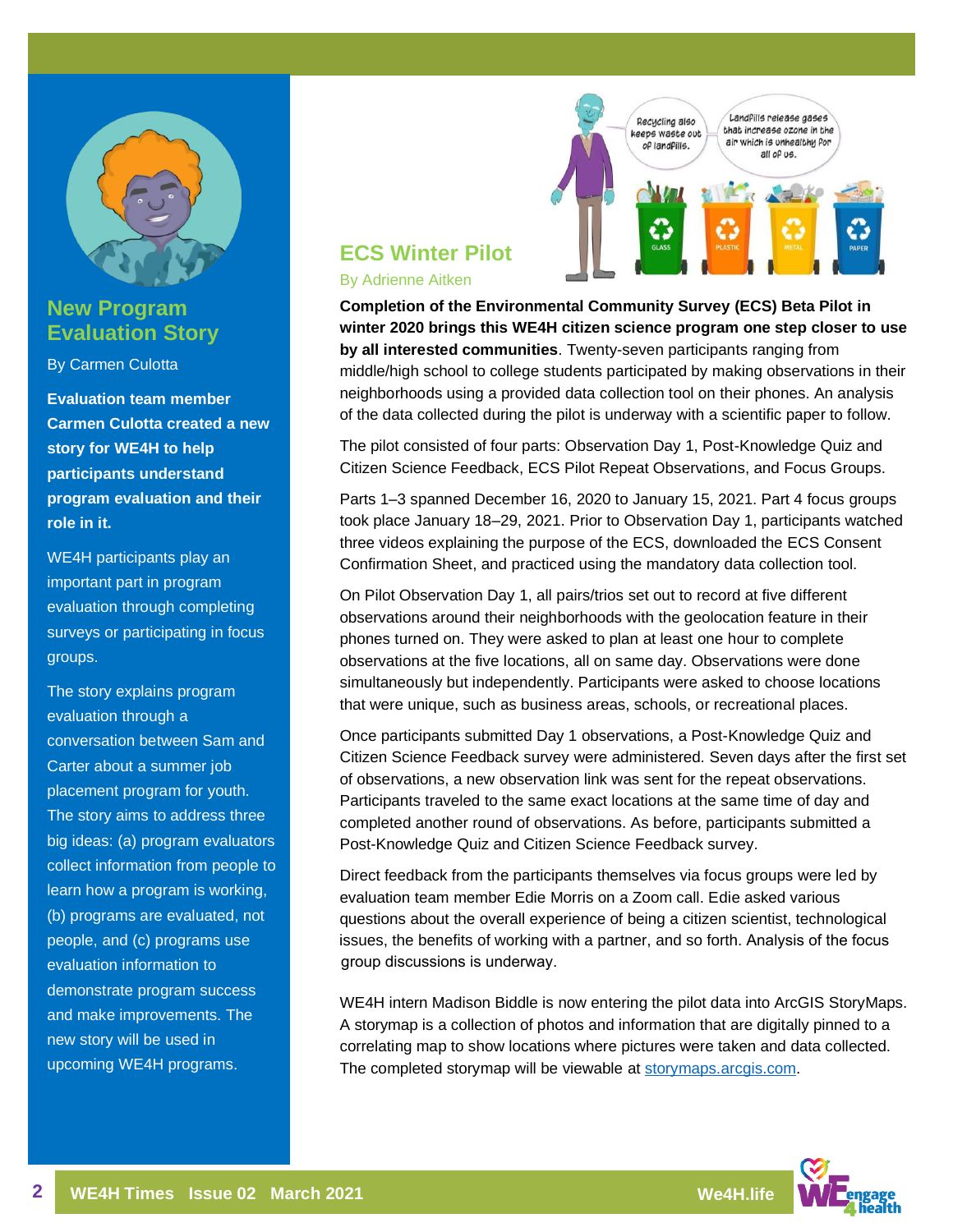<span id="page-2-0"></span>Pops, Vito, and Big Sam enjoy a socially distanced community picnic while learning about vaccines and how they create immunity to diseases.



**GO TO STORY** 



# **Power of Stories Research Update**

#### By Juliana Zacker

**A key feature of We Engage 4 Health is using stories to engage and educate.** Our participants have consistently expressed their enjoyment in reading about Pops, Jazzy, and our other characters to learn about various health topics. But the WE4H team wondered, "What sets stories apart from other ways to share information?" Starting in summer 2020, Juliana Zacker began working alongside the WE4H team to answer this question with a research study called "The Power of Stories." Spoiler alert: stories do have measurable impacts on knowledge and self-efficacy.

The Power of Stories study set out to determine ways in which stories might be a better way to convey information than traditional text or text with graphics formats. The study investigated whether people learn more from stories, if their self-efficacy increases more, and if they enjoy the stories more. Between November 25, 2020 and January 13, 2021, 144 participants completed online pre and post surveys after reading one of three information formats (randomly provided to them) containing equivalent information. These formats were the story "Vaccine Victory," text alone, and text with graphics.

Initial analysis of the data suggests that participants who read the story gained more knowledge about the necessity of diverse vaccine trials than those who read text with graphics. They were also more likely to consider taking part in vaccine trials than those who read text alone. Participants who read the story or text with graphics also enjoyed reading their format significantly more than those who read only text. WE4H is continuing to analyze the data to look for relationships between participant's learning styles and what format they prefer to learn new information. WE4H will also look at whether people who were given the story to read prefer to read more stories for new information. The WE4H team is excited that the power of stories is not only real — it's quantifiable!

#### **Website Refreshed!** By Eshika Kholi

**With the pandemic continuing to limit in-person learning opportunities, the WE4H webbased content becomes an even more important resource.** In recent weeks, Eshika Kohli has been working alongside Susan Gertz to update the WE4H website. They are working to increase clarity and organization so that visitors can access WE4H resources more efficiently.

One important change is updating the Coronavirus Learning Companion (CLC) section of the website to be more engaging and user-friendly. Now, our visitors can more easily locate and view our stories about coronavirus, COVID-19, vaccines, and lifestyle changes associated with the pandemic. Instructions for hands-on activities add to the experience. Recently, two new activities were added to the page featuring the "Vaccine Victory" story: "Playing a Pandemic" and "Investigating Immunity." Additionally, Susan and Eshika are working together to expand the Teacher Resources section of the CLC. This page contains activities and close readings for each story so that teachers can easily use these resources in their classrooms! Visit us at *[we4h.life](https://weengage4health.life/)*!

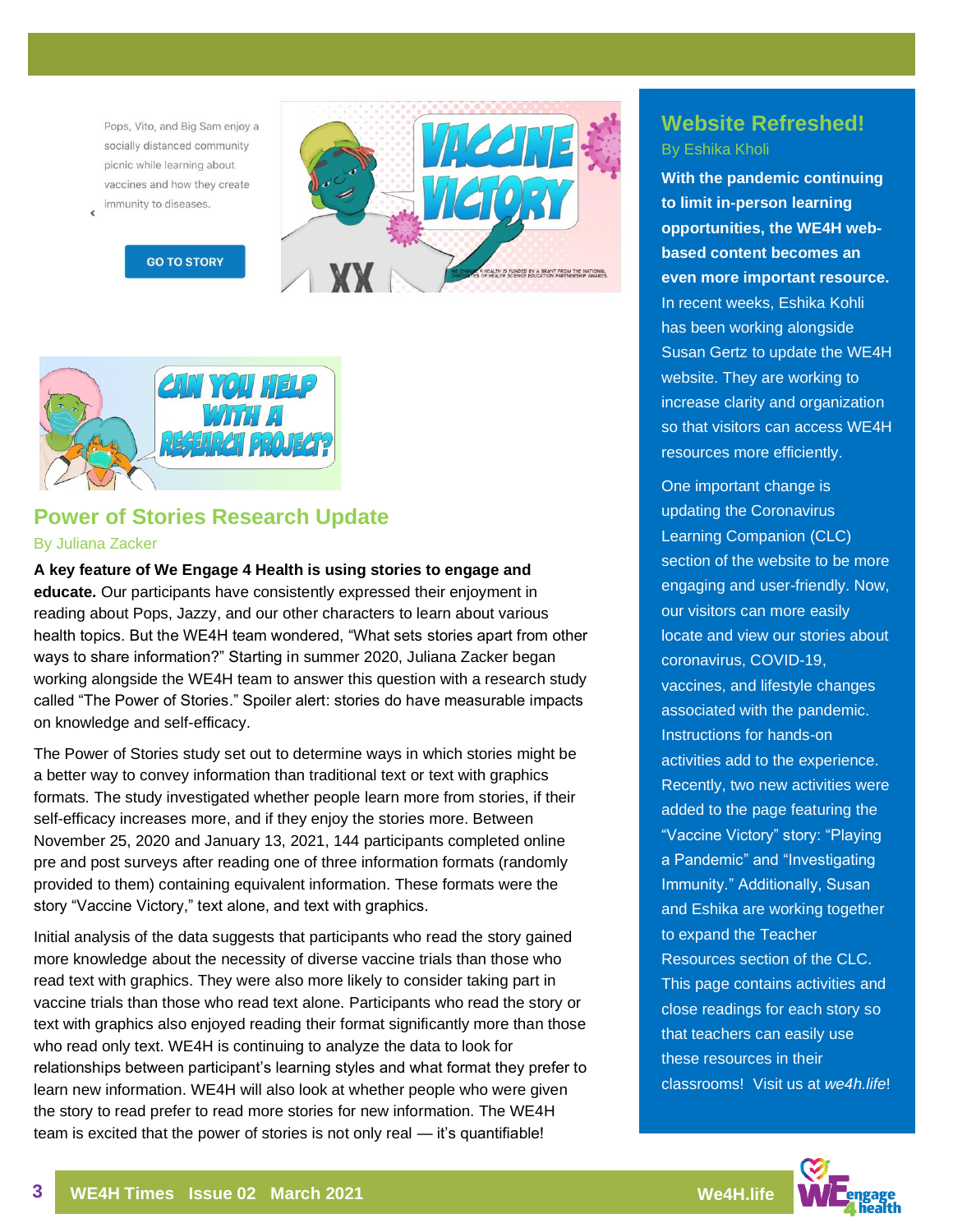# <span id="page-3-0"></span>**New WE4H Partnership and Ethics Oversight Process**

By Melinda Butsch Kovacic

**Two of the primary objectives that WE4H Principal Co-Investigators set when the grant funding was awarded were that:**

- 1) Our programs and activities would be codesigned with community representatives while considering the unique characteristics of our partnering communities and
- 2) Our partnership would be mutually beneficial to both our interdisciplinary team members and organizational stakeholders.

To this end, Erin Wagner has led the development of a formal, annual process to help our team assess how well we are meeting these goals. The process will begin this spring with the sharing of our first WE4H Community Stakeholder Annual Report with all our partnering stakeholders including the WE4H team. The report will summarize all our development and evaluation activities completed over the year as well as how our materials were shared on our website and through our programming. Our stakeholders will be asked to review the report as well as past WE4H Times Newsletters and complete a 16 question Reflection Survey assessing stakeholder mutual benefit, communication, study implementation protocols and dissemination of our work.

Our WE4H Evaluation Team will then summarize these Reflection Surveys and use them to inform their 3-member team's formal evaluation using our Ethics Oversight Rubric which also includes assessment of our data collection and ethics protocols housed in REDCap in addition to the areas covered in the Reflection Survey. In the end, the Evaluation Team will provide us with a final report that our team can then use to identify areas of excellence and areas needing improvement. A brief summary of our final report findings will be included in our Research Performance Progress Report (RPPR) required by our program's funder, the National Institutes of Health.

# **Facilitator Training Pilot a Success!**

By Shereen Elshaer

#### **Community Facilitators are an essential part of bringing WE4H programs to the Cincinnati area and beyond.** To ensure that new Facilitators are confident in their roles, WE4H has developed Facilitator training for our Community Research Advocate (CRA) and RAP Session programs. In Early February, the WE4H team successfully tested the facilitator training workshop materials with WE4H advisory board team members Vonnie Tawwab, Luwana Pettus Oglesby, Jackie Humphries, and Sheila Nared, and guest, Paula Sherman.

Community Facilitators bring WE4H program materials to life through engaging program participants in activities and discussions and creating a welcoming environment where everyone feels heard. To help Facilitators excel in their roles, training for both CRA and RAP Session Facilitators focused on what a facilitator is (and is not) along with the listening and questioning skills that make a good facilitator. The training was strengthened with practice activities using role play and facilitation scenarios.

The CRA version of Facilitator training specifically focused on how to facilitate Research Ready discussions as CRAs reach out to community members with the Research Ready story and other resources. The RAP Facilitator training is designed to help future Facilitators understand their roles and responsibilities in Health is Happening and Citizen Science RAP Sessions and to use the Leader PowerPoints and Facilitator Guide effectively.

Participants loved the training and indicated how useful it was. Jackie Humphries is especially excited to start sharing the Research Ready story with her young family members and friends! Valuable feedback from the test group has guided our next step – developing a Phase 2 of the training that focuses on role play to practice facilitation skills. Phase 2 training will be scheduled in Spring 2021.

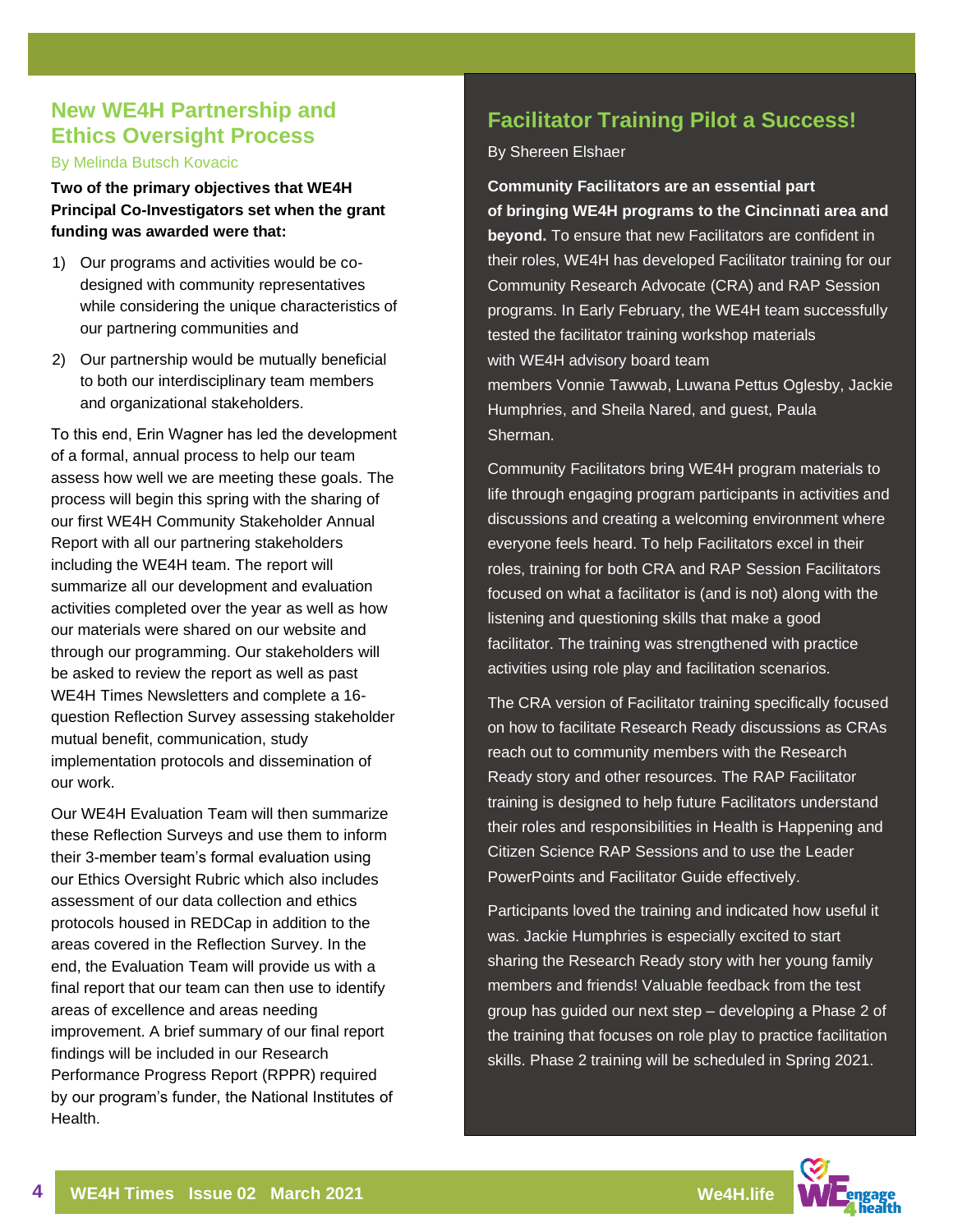#### <span id="page-4-0"></span>**Team Member Highlight**

By Susan Gertz

**WE4H team member Sheila Nared** is the coordinator of the Seven Hills Neighborhood Houses' Trauma Recovery Center (TRC).

In addition to her role at the TRC, Sheila is actively involved with the work of WE4H and has developed several projects that create connections between WE4H and other groups and expand WE4H outreach.

In 2020 and 2021, Sheila has

- planned and conducted Wednesdays with WE, a series of discussions on the impact of race on domains of health.
- planned and propsed the recently funded project "WE Together: Reducing Isolation in West End Residents Living with Disabilities."
- worked to connect WE4H with leaders of Crime Survivors for Safety and Justice (CSSJ) with the goal of helping WE4H disseminate materials through their network and creating a trauma-specific story for CSSJ.

Sheila is a highly valued member of our team and always a pleasure to be with! We look forward to the coming years working together.





# **New Community Research Advocates Research Ready Program**

#### By Melinda Butsch Kovacic

**The Community Research Advocates Research Ready Program is a community outreach program being developed by WE4H.** The program will be offered by Community Research Advocates (CRAs) who share with community members to help them become "Research Ready." A "Research Ready" person understands the value of research and is open to considering participation in research at whatever level they feel comfortable. CRAs are typically community representatives with a personal connection to communities and/or specific diseases.

After attending a formal, 2-phase Research Ready Facilitators Training, CRAs will be asked to share the Research Ready Story with their families and friends and facilitate discussions to help them understand the story's Big Ideas: understanding what research is, how research participants are protected and kept safe, and the critical value of having people of all backgrounds participate in research. With time, we expect that CRAs will also be invited to establish relationships with various researchers with active research studies to learn about their target diseases and studies and help them to tailor their marketing materials for the community. The CRA can then help the WE4H team to create additional story content to be added to the Research Ready Story to help Research Ready participants better understand specific studies that are enrolling.

To date, we have piloted Phase 1 of our CRA Facilitator Training with three of our community partners and created a "Genetics Add-on Story" to support a study entitled "Engaging Adolescents in Decisions About Return of Genomic Research Results." Recently, we were awarded a Urban Health Pathway and University of Cincinnati Cancer Center Community Outreach and Engagement Working Group Grant to create story add-ons specifically for cancer. The grant identifies and provides training and incentives to community members wanting to support cancer research studies and trials. We will soon be offering opportunities to become a CRA and/or help create our cancer stories!